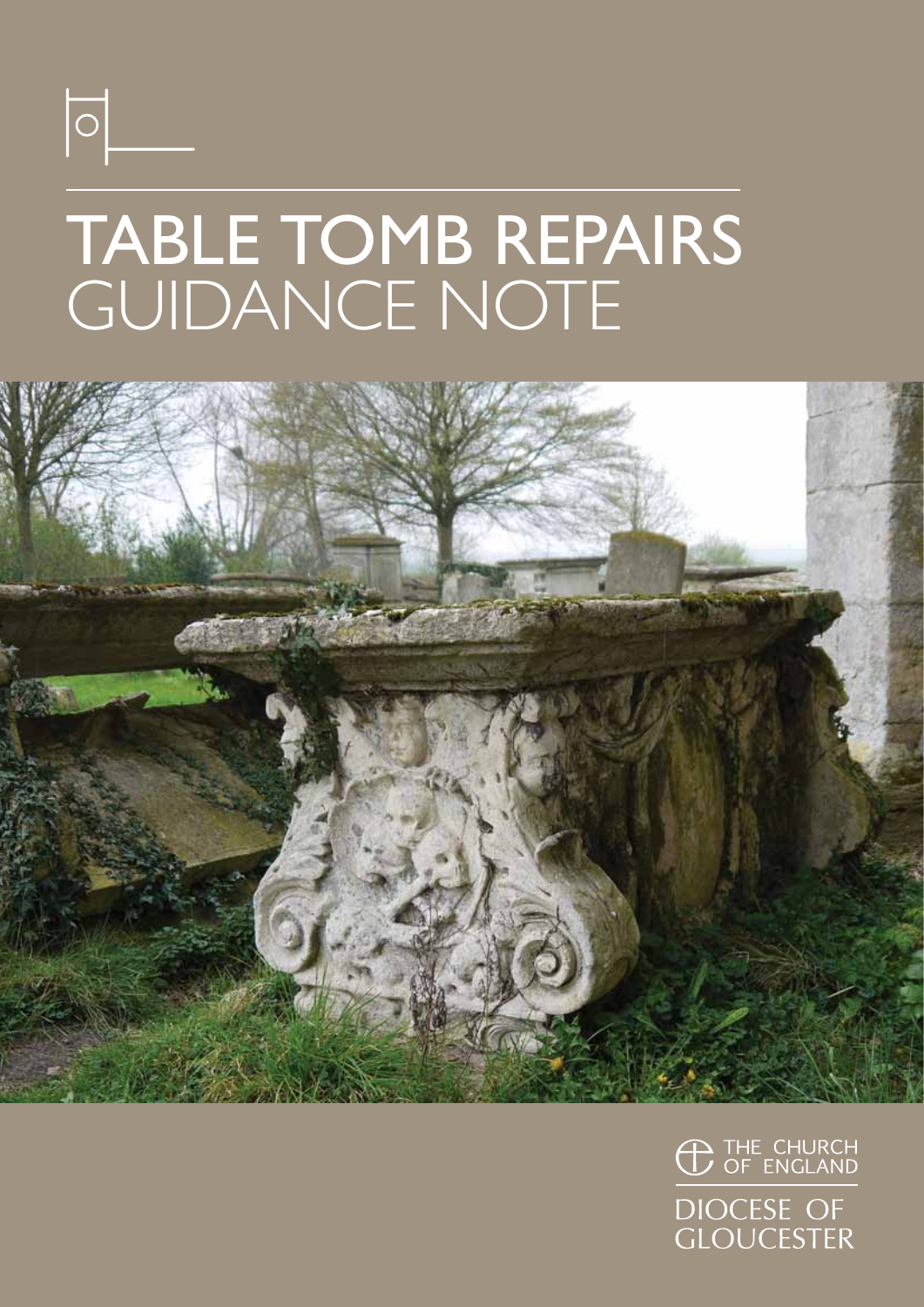Though this guidance note is titled "table tomb repairs ", these notes also apply to other shapes and sizes of tombs which occur in this area - pedestals, 'tea-caddies', Greek Revival sarcophagi, etc. etc.







Table tombs are a distinctive and often very elaborate addition to our churchyards, forming an important part of the setting of the church, and often being of great interest in themselves. Many are also listed, and we should do what we can to conserve them as an important part of our history. However many of our table tombs are suffering from a combination of structural instability, general decay and old age, presenting a potential safety hazard and expensive headache to parishes.

We are well aware of the pressing claims on PCC finances and if you are considering repairs to tombs we would suggest that funds are best used on those which are either physically dangerous (Pic 1) (bearing in mind the PCC's legal responsibilities) or those which are unstable but which feature attractive carving and detailing, often in surprisingly good condition (Pic 2). Where, in other cases, the stonework is in an advanced state of decay, it may be that attempts to arrest dilapidation would be unjustified, and the resources better used elsewhere. (Pic 3) We have to accept that it may not be possible to conserve all our tombs, and if in doubt, please contact the DAC for further advice.

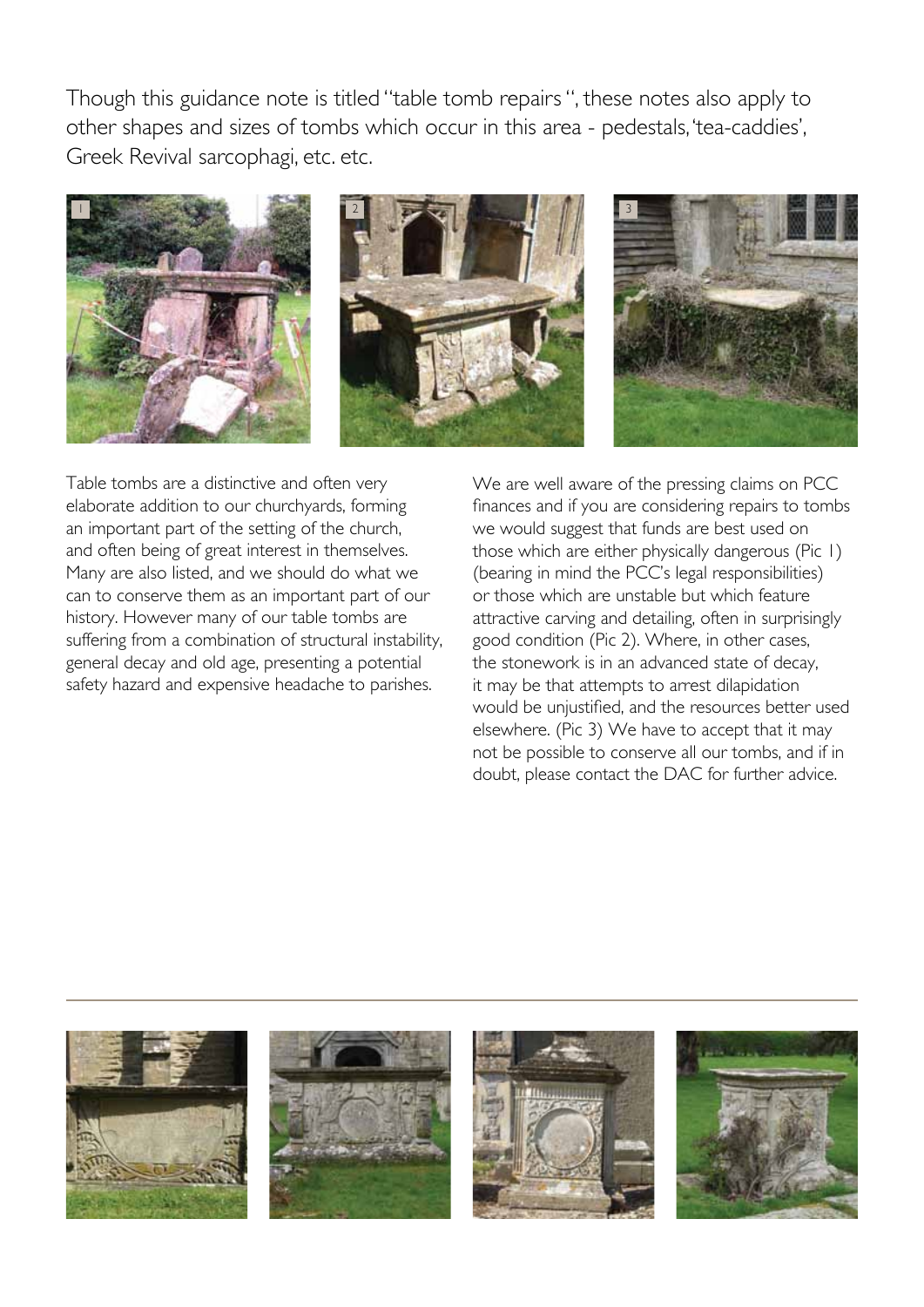











## Typical problems with table tombs include:

- a Expansion of iron cramps, forcing the top slab up and/or the sides apart, and causing fracturing of the stone.
- b Damage by ivy, which is capable of pushing stones apart.
- c Subsidence due to collapse of below-ground vaults.
- d Damage by inappropriate DIY repairs, in particular the use of hard cement, which can accelerate decay of adjacent stone.
- e General decay or delamination of the surface of the stone.

In many cases relatively simple though physically heavy repair work can avoid disaster and give otherwise well-preserved tombs a chance of survival for many decades to come. There are a number of traditional builders and specialist stone conservators who have had experience of this kind of work, some of whom are listed overleaf. You may also find it helpful to get advice from the PCC's inspecting architect/surveyor as he/she may be able to suggest the best way forward.

A faculty will be needed for all repairs to listed table tombs and for all projects to unlisted tombs over the value of £2500 (incl VAT), even if grant aid is not sought. The DAC will however always be happy to provide advice on smaller repair jobs, and offer support to parishes wherever possible.